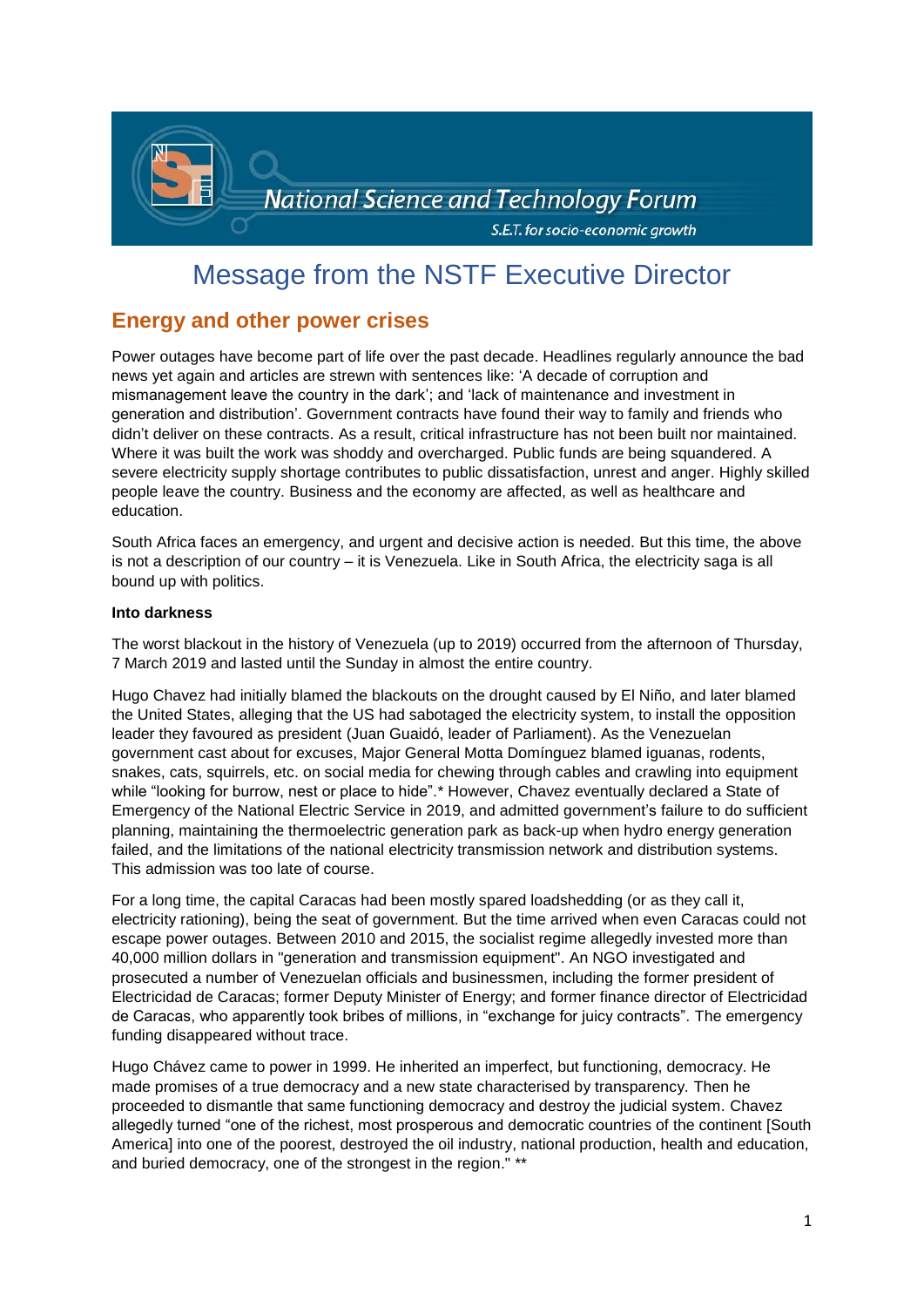The electricity crisis is part of a much larger socio-economic crisis. By 28 March 2019, the United Nations estimated that about a quarter of Venezuelans were in need of humanitarian assistance, painting a "dire picture of millions of people lacking food and basic services". The U.N.'s 'Overview of Priority Humanitarian Needs' further estimates that "94 percent of the 28.8 million people live in poverty, while some 3.4 million people have fled, with a further 1.9 million expected to follow in this year" (2019). Preventable diseases resurfaced due to the lack of access to safe drinking water, the report said. The shortage of water seems mainly related to the shortage of electricity, with the pumping of water being dependent on continuous power supply.

Sociologist Trino Márquez, who wrote [The Burial of an Imperfect Democracy \(shorthandstories.com\)](https://alianza.shorthandstories.com/el-entierro-de-una-democracia-imperfecta/index.html) says that Chavez and Maduro came to power with "a clear plan of domination". They destroyed "the Armed Forces, the independence of the media, civil organizations, political parties and other organizations."

## **Similarities with South Africa**

The parallel situation between South Africa and Venezuela is striking. Government officials at high level abuse their political power to disburse patronage, stealing public money to do so. The critical work of building and maintenance of electricity infrastructure is not done or completed, because public money is syphoned off to buy loyalty or to enrich themselves and relatives. State owned entities and state institutions are destroyed. In South Africa, notably Eskom, Transnet, the security system and SARS were systematically dismantled. The damage that was done could have led us to a Venezuelan state of devastation. Not that our own situation is not dire, but we have not gone over the cliff yet. The balance of power in South Africa is miraculously holding it all together as we teeter on the edge.

The difference is that Venezuela has had a military government for all these years, and that the government dismantled democracy itself by doing away with the democratic structures of government, including the National Assembly. The court system, an essential part of a democratic government, was destroyed. In South Africa the looters have tried very hard to undermine the judicial system, and tying it up in knots with unreasonable appeals. They have not succeeded in demolishing the justice system, and democracy is still standing strong. Civil society is vocal and doing a good job of calling out corruption and mismanagement. There is freedom of speech, in a manner of speaking, on an official level, although whistle-blowers are being mysteriously assassinated.

It is also significant to note that the electricity supplier is not spared the devastating effects of corruption, both in Venezuela and South Africa. Nor is the electricity system spared the damaging effects of a 'brain drain' as people 'flee' the country for one that is safer, and where the electricity supply is reliable (in addition to the supply of other necessities). Highly skilled people have been leaving the country for many years, and there is probably a wave of such people on their way out as I write this. Compare Venezuela where 3.4 million people are estimated to have left – the better resourced and educated people among them. In a vicious cycle, the chances of building, repairing and maintaining infrastructure, plummet. We have to prevent a mass exodus of people from South Africa. Often the anger of the most affected turns to the more privileged (even the slightly more privileged), and against minorities, and 'clever people' who don't know their place.

We are extremely lucky to live in a democracy and to have a functioning judicial system. Without this, there is no limitation of state power. With all our challenges as a country, we are flying much too close to the sun, and risk losing these most precious of institutions.

Both countries are grappling with widespread poverty, dysfunctional schools, a broken health care system and a high rate of violent crime. Both have one of the highest murder rates in the world (as of 2018) and the same score of about 36 people killed per 100 000 of the population.

A lack of electricity supply worsens the poor state of institutions and services that should be working to the benefit of the people, including the state of security and crime prevention. It is the ordinary people who suffer the most. The economy takes a battering too, leading to further unemployment and hardship.